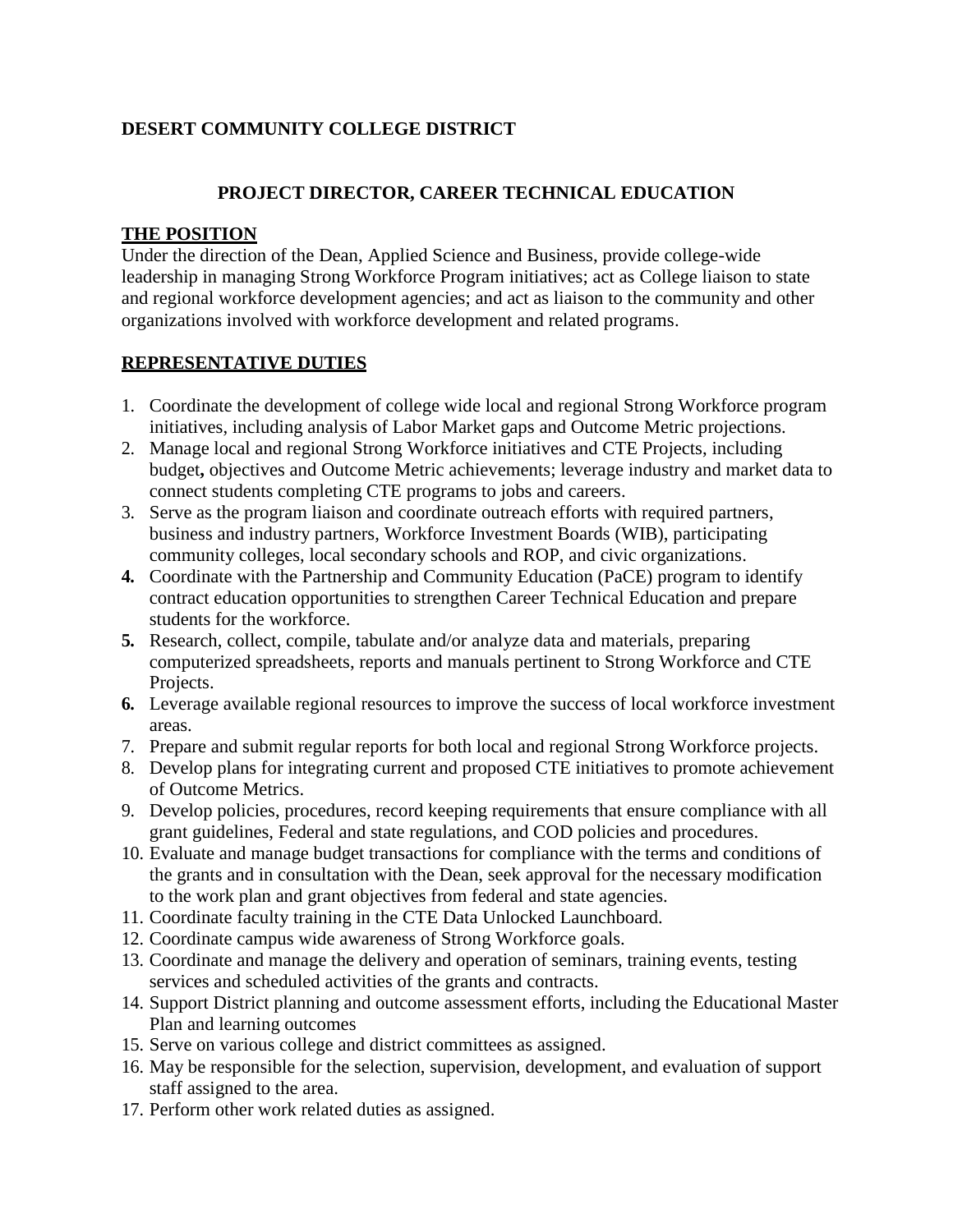# **KNOWLEDGE AND ABILITIES**

Knowledge of:

- 1. California Career Technical Education and Doing What Matters/Strong Workforce initiatives.
- 2. California Education Code.
- 3. State and federal grant audit procedures.
- 4. California community colleges.
- 5. District policies and procedures.
- 6. The mission and student population of California community colleges and the Coachella Valley.
- 7. Student development.
- 8. Methods of research and assessment.
- 9. Methods and practices of fund raising
- 10. Resources and services that can benefit students from traditionally disadvantaged backgrounds
- 11. Current practices in faculty and staff professional development

## Ability to:

- 1. Plan, organize, supervise, and meet time lines.
- 2. Edit and prepare articles for publication.
- 3. Communicate effectively both orally and in writing.
- 4. Establish and maintain cooperative and effective working relationships.
- 5. Meet the public with courtesy and tact.
- 6. Interact with staff and students in planning and conducting public relations activities.
- 7. Manage major projects breaking them down into task definitions, task assignments, task completion measures and task follow up.
- 8. Create and maintain project budgets from overall financial plans through the use of computer based spreadsheets.
- 9. Work closely and cooperatively with all regional and campus constituents including faculty, staff, administration, students, community members, media representatives.
- 10. Use interpersonal skills including tact, patience, and diplomacy.

# **MINIMUM QUALIFICATIONS**

Bachelor's degree from an accredited institution and three (3) years experience in career technical education or institutional research or the equivalent.

Demonstrated sensitivity to and understanding of the diverse academic, socioeconomic, cultural, ethnic and disability backgrounds of community college students and employees.